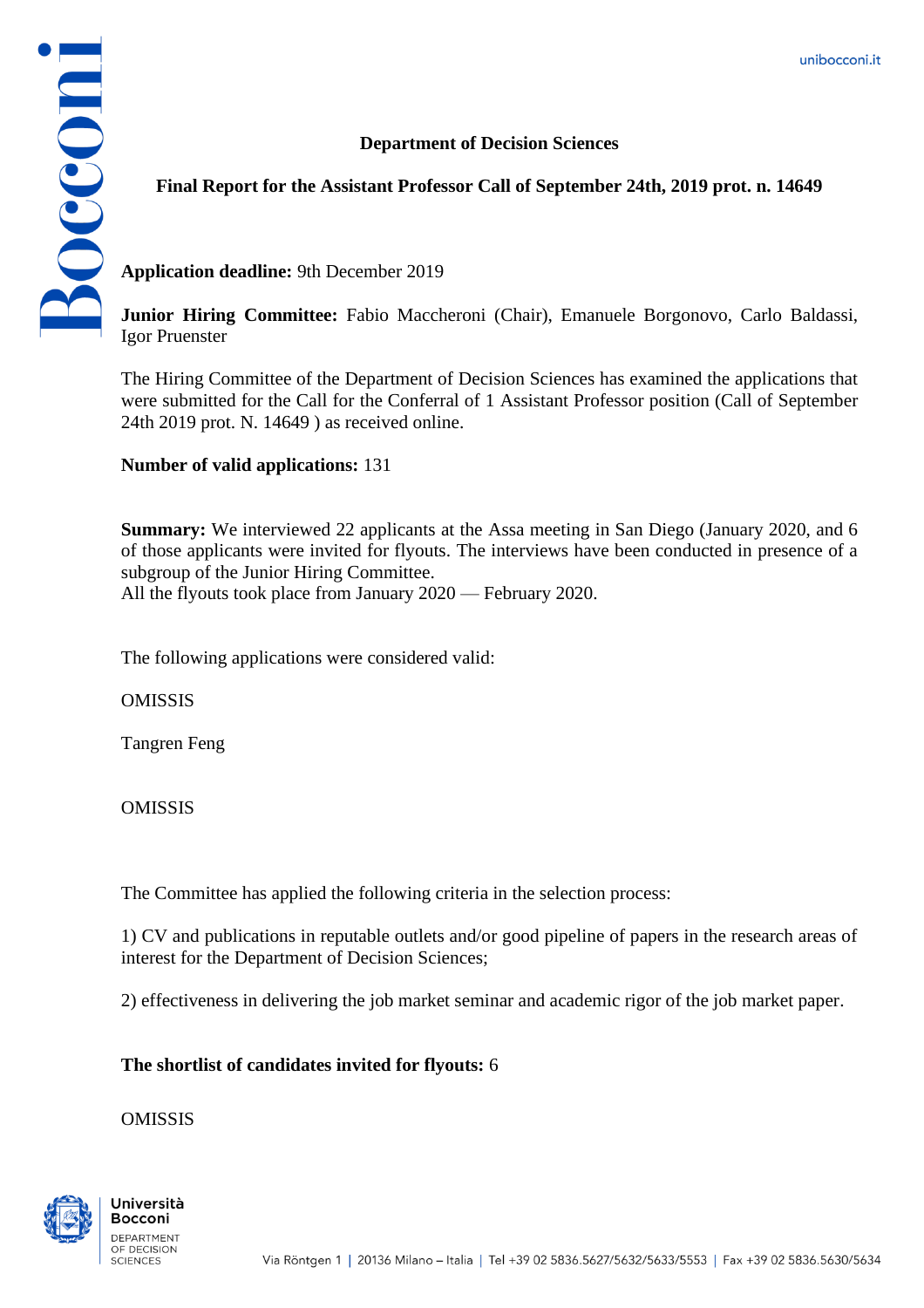Tangren Feng

OMISSIS

## **Number of flyouts:** 6

The evaluation expressed by the Committee and the Department Executive Board Council on the candidate after the fly out seminar is as follows:

OMISSIS

3) Tangren Feng (University of Michigan) Seminar: "Robust Binary Voting" Monday, January 27th, 12:30 Room 3-B3-SR01

The candidate has a *brilliant* CV with *2* published papers (one of which on Econometrica). His research agenda is *promising* and in the area of *Mathematical Economics*. The publication potential is *very good* and demonstrated both by the publications pipeline and by the published works. *Very Good* job talk.

OMISSIS

On the basis of the above described selection process, the Department Executive Board Council asked the Vice Rector for Human Resources to make one offer to *Tangren Feng*. In conclusion, we received 131 applications, invited 6 candidates for a flyout, made 1 job offers, and secured 1 hire. We therefore request to close this call with one position filled.

Milan, February 20<sup>th</sup>, 2020

Pfac Battyl

The Head of Department: Prof. Pierpaolo Battigalli



Università **Bocconi** DEPARTMENT OF DECISION **SCIENCES**